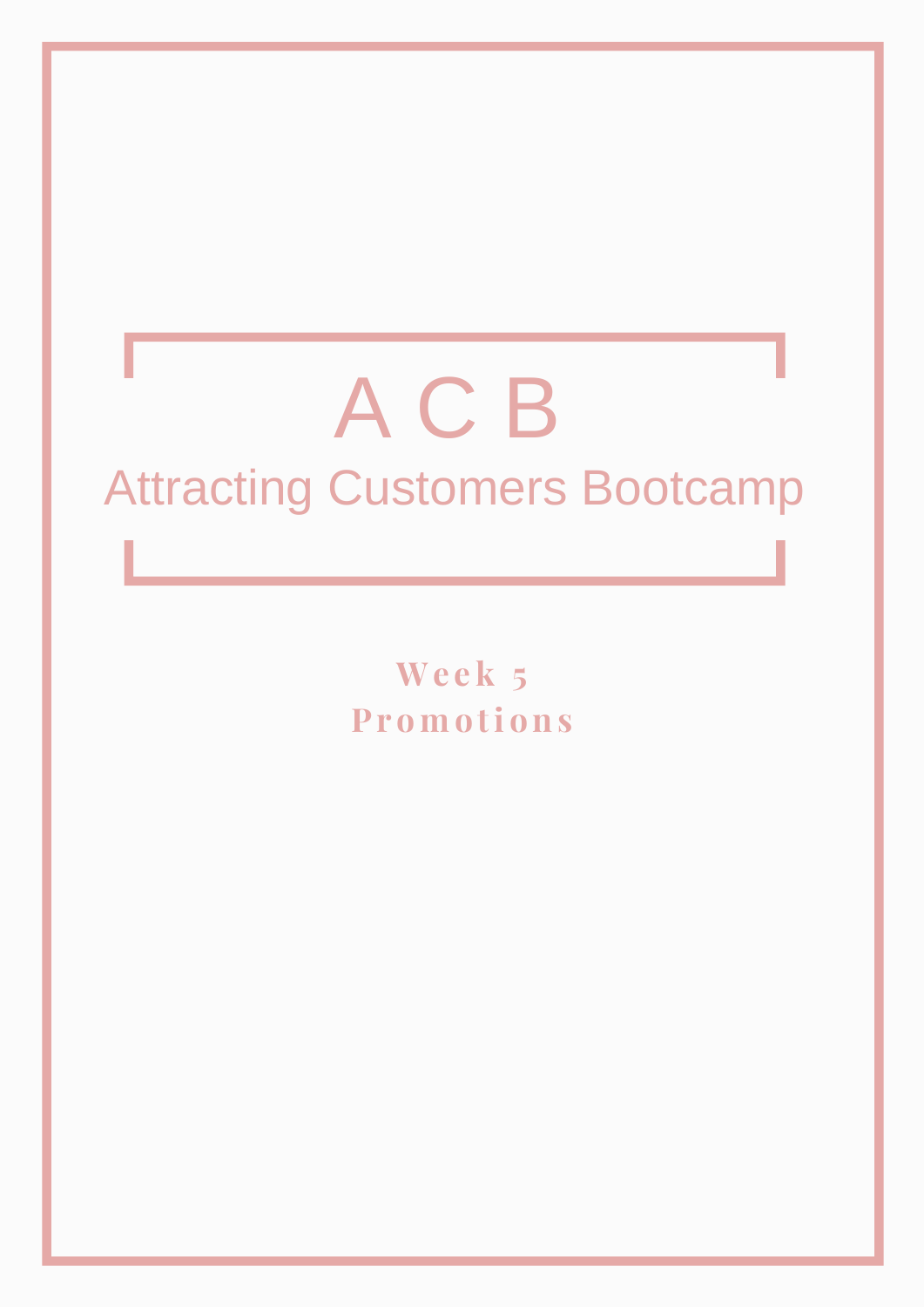## **We e k 5 Pr omo ti ons**

Before we get started let's look at the outcomes from the ACB course:

- Understand what marketing is
- Understand how marketing can benefit you
- Understand your client completely
- Learn how to identify the best products or services to increase sales
- Identify the best way to promote your products
- Discover how you can give your customers the best experience
- Work out how you can stand our from your competitors
- Create a realistic and relevant marketing strategy

This week and next week we will look at the learning outcome-Identify the best way to promote your products

## **Introduction**

Many people believe promotions is just advertising, however this is just one aspect of promotions. Promotions includes getting clear on your marketing message, personal selling, your promotional strategy, digital promotions and much more. As promotions is such a vital element in the marketing mix, we will spend two weeks looking at Promotions. This week we will consider:

- What Promotion is
- The impact promotions have on a business
- The Promotional Mix and which activities will work best for you.

## **What is Promotion?**

Promotion is any activity which involves communicating with your customer about your products, services or brand, with the aim of increasing awareness, attracting customers, and encouraging customers to buy things.

*If there is one thing you take away from this week, it should be this: You will get more success focusing on 2 or 3 activities and doing them well, compared to just focusing on one or, at the other extreme too many activities.*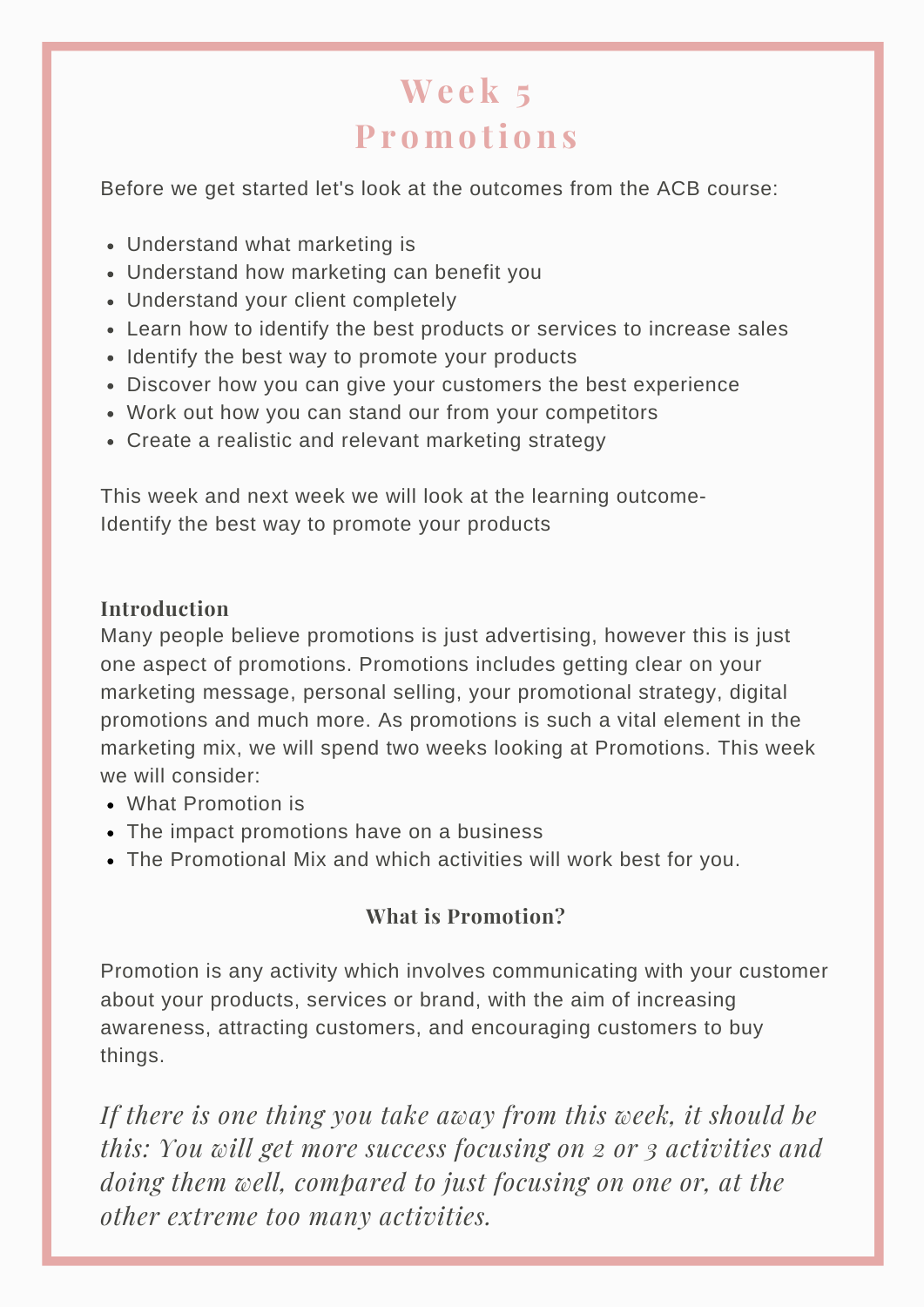## **Benefits of Promotion**

As we found out last week, most of us are in business to sell someone our product or service. To sell our product or service, people need to know about it. Promotions make people aware of our product, service or brand. Through promotions we can create awareness when we start our business, wish to increase sales, launch something new or when we want to enter a new market. Promotional activity can do more than just create awareness, it can also help you:

#### Acquire new customers

We want to attract new customers and ensure they buy from us, not our competitors. When you use the right mixture of promotional activities, above and below the line promotions and create a strong promotional strategy with the right marketing message you will find it easier to gain more customers.

#### • Brand building and positioning

Promotional activities can increase brand awareness, which can build customer loyalty and increase sales. By ensuring your marketing messages are right and represent your brand values and personality you can use promotional activities to position your brand- in other words influence how your customers think of your brand so that you stand out from competitors, Think of the promotions for BMW cars- they all present BMW as a luxury car brand.

#### Acceptance

A customer is more likely to buy a product or service if they are familiar with the brand or company. Therefore promotions can make your customers familiar with your business which can help customers accept and choose your product or service.

#### Targeting of Customers

Your mix of promotional activities and your marketing message will help you target the right customers who want your products or services. For example Nike targets healthy and sport loving people through all of their promotional activities.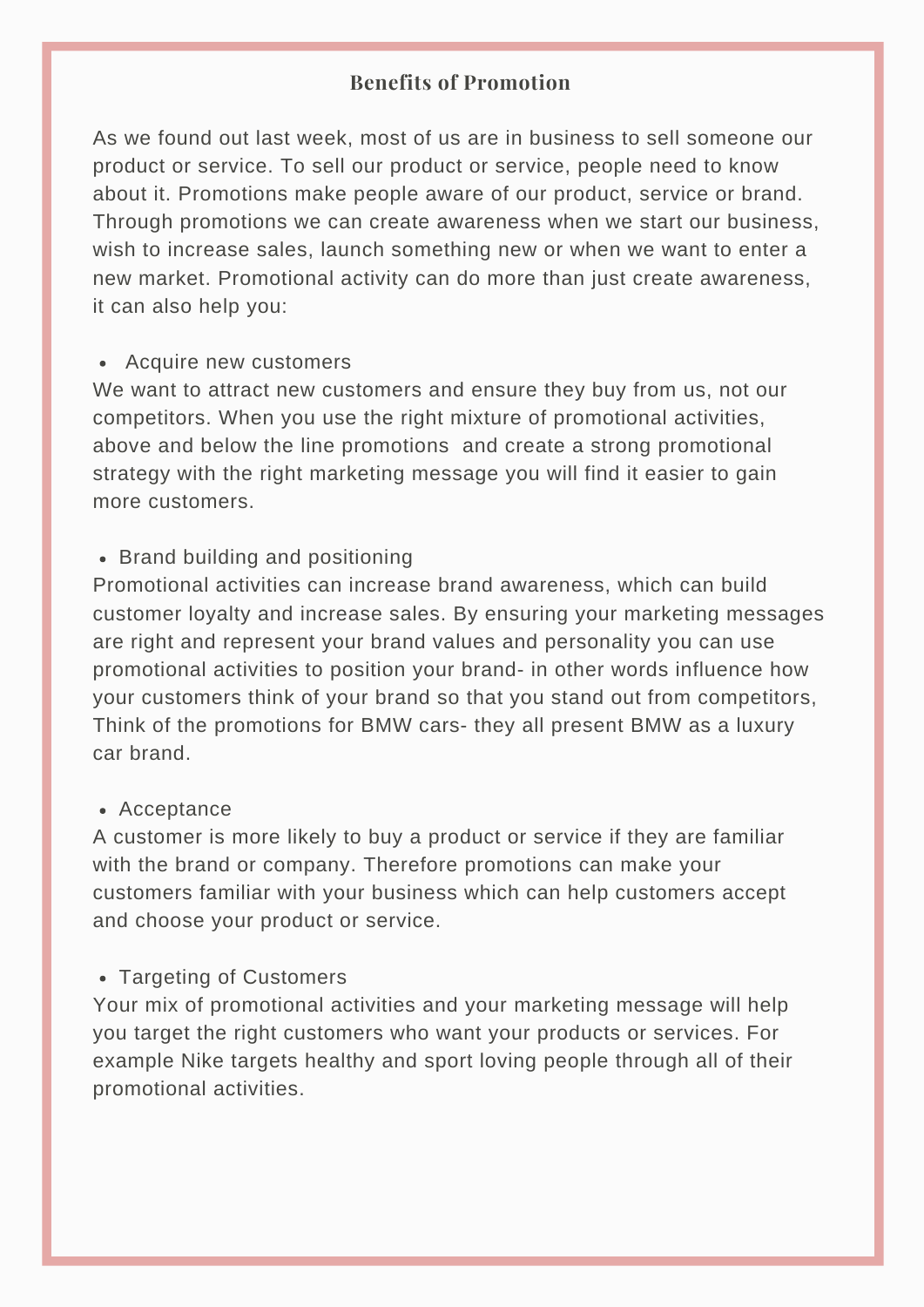## **The Promotional Mix**

Now we know the benefits of promotion, let's look at how we can choose the right promotional activities to use. One method of identifying the right promotional activities is the Promotional Mix.

The Promotional Mix categorises the main types of offline promotional activities which you can do into 5 main categories of offline promotional activities. Later we will consider each in more detail, for the moment let's briefly consider each of them.

## 1. *Advertising*

These are any paid methods of non personal communications This is a big part of the promotional mix and activities under this category send your marketing message to a mass audience with the aim of reaching existing and potential customers. However this is a one way communication method. Advertising includes: TV adverts, newspaper adverts, outdoor advertising, cinema advertising, and radio advertising.

## 2. *Personal Selling*

When you talk to prospective customers to make a sale. This is a very personal aspect of promotion, and it can be the most expensive. However it can be the most valuable.

## 3. *Direct Marketing.*

These are any methods which communicate your product or service benefits to a targeted audience of prospective and current customers. This can include two way communication and allows responses to be measure. Direct Marketing includes: direct mail, telemarketing, catalogue marketing, mobile marketing, inserts, and door to door marketing.

#### 4. *Sales Promotions*

When you offer incentives which are designed to increase or stimulate sales. Sales Promotions include coupons, competitions and loyalty cards.

## 5. *Publicity*

When third parties give information on your product, service or brand to their audience, with the aims of increasing awareness and sales. This sometimes does not involve any direct payment for the copy.

*Base your mixture of promotional methods on your ideal customer, to get the best results*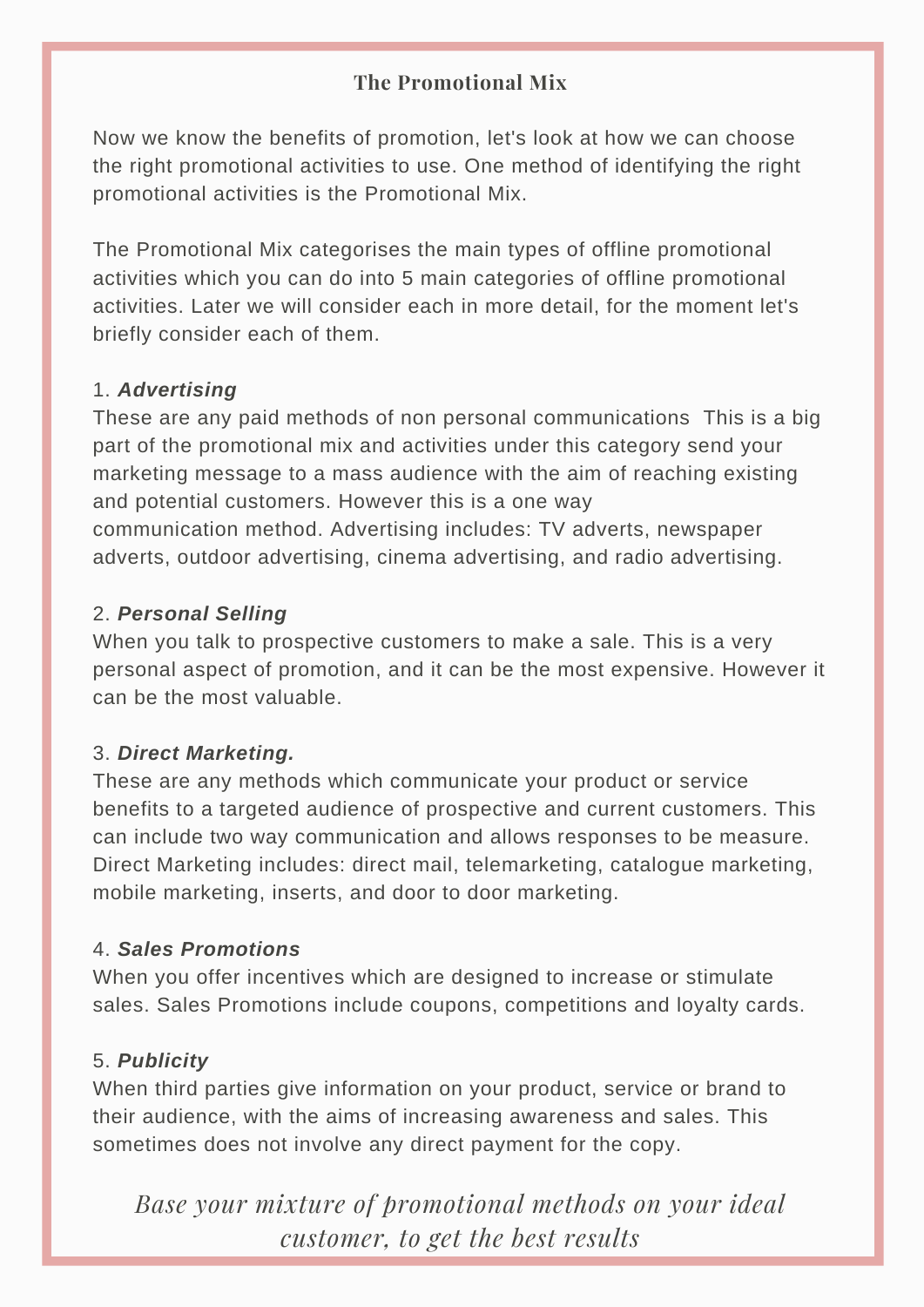## **Benefits of the Promotional Mix**

Have you heard of not putting all your eggs in one basket? Well it is the same with the promotional mix- you will get greater results using a mixture of 3 or 4 activities compared to using 1 activity. Now as every business is unique there is no one size fits all combination, it is a case of picking a few activities which you think are best suited to you and try them until you find the perfect mix. Things may change over time as well.

However once you find the best mix, the magic happens and your sales will increase. The promotional mix gives you a clear list of the most popular promotional activities to choose from. The mix also provides multiple strategies to reach customers, making sales and reach your goals.

## **How to work out the best Promotional Mix for you**

## 1. *How much money do you have for promotions?*

A national advertising campaign costs a lot more than sales promotion or publicity. If you are starting out, you may be time rich but cash poor therefore it may be suitable to use promotional activities such personal selling or publicity.

**What is your annual budget for promotions? Which activities in the promotional mix will work best for you based on your budget?**

## 2. *Market size*

If your market is small and local to you personal selling may be best. However if your market is a larger target market spread throughout the world personal selling would not be suitable for you. Whereas advertising or internet promotion would be better.

**Is your market big or small and local? Which activities in the promotional mix will work best for you based on market size?**

## 3. *Customer Information Needs*

If your product is of a high value or a technical product or service, personal selling may get you greater results than advertising.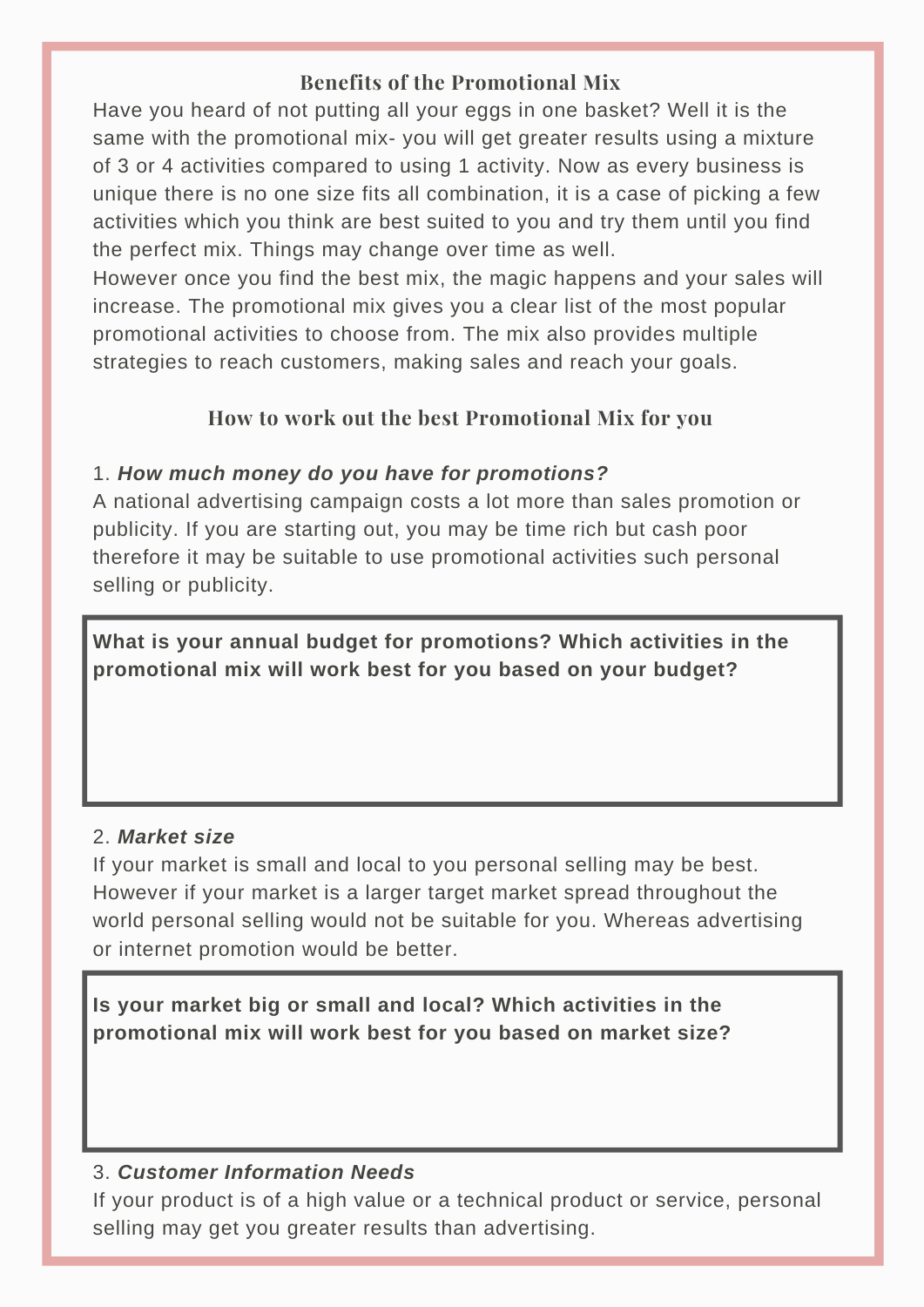**Does your customer need a lot of information about the product or service? Which activities in the promotional mix will work best for you?**

## 4. *Product characteristics*

If you are selling to a business personal selling has been proven to be a successful promotional activity. Whereas if you are selling to the consumer advertising can work better.

**Are you selling to a business or to the consumer? Which activities in the promotional mix will work best for you?**

## **5.** *Push or Pull strategy*

For businesses trying to communicate with retailers (push strategy) personal selling or trade promotions work well, Whereas if you are communicating to the consumer (pull strategy) you will want to increase consumer demand through advertising and consumer promotions.

**Are you using a push (communicating with retailers) or pull (communicating with consumers) strategy? Which activities in the promotional mix will work best for you?**

**Let's consider what activities your competitors use?**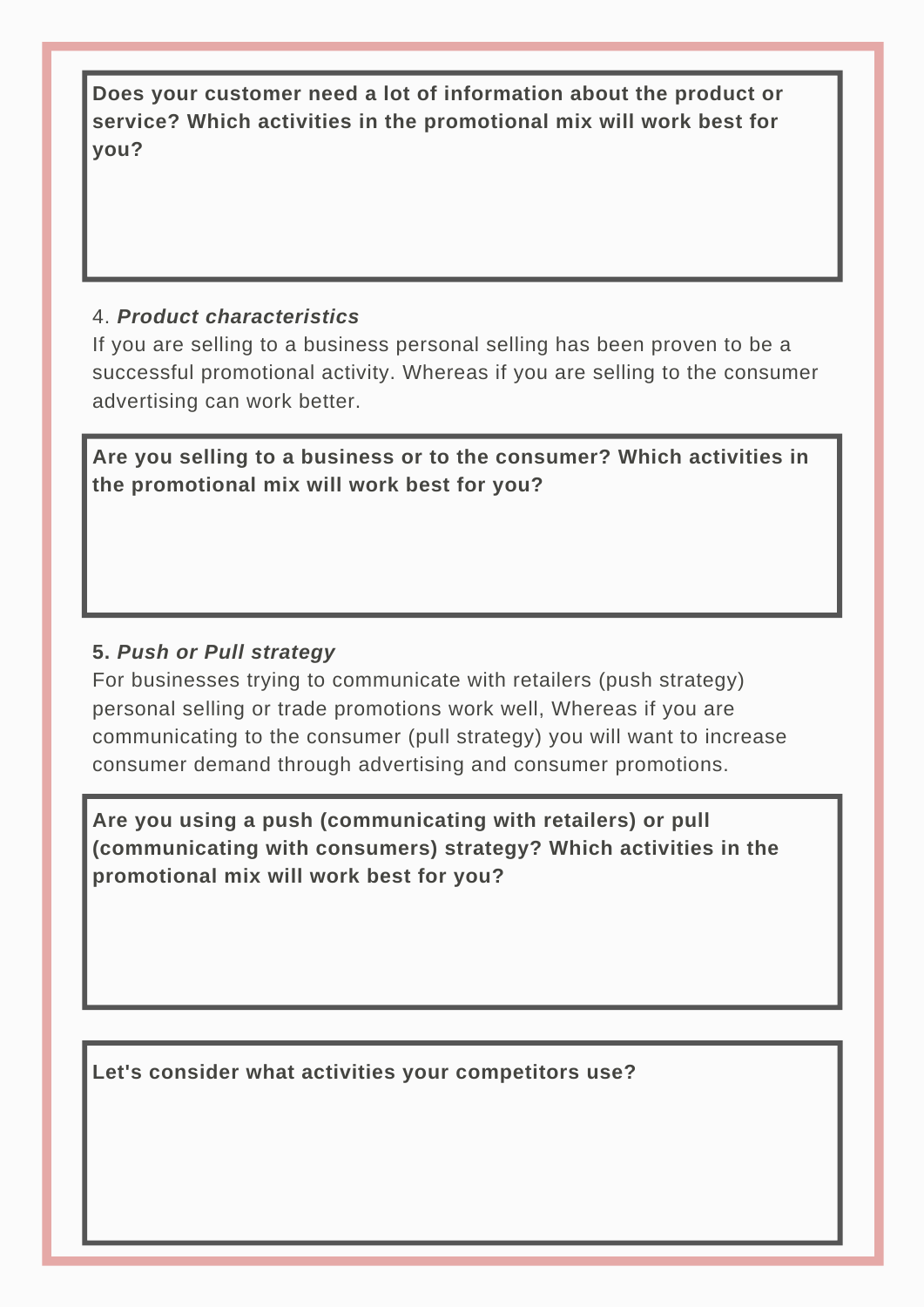**Based on the answers above what elements of the promotional mix will work best for you?**

Now you have a list of the best categories of promotions for your business, let's look at the specifics activities which you can do. Don't worry if you only have one or two categories listed- most categories include numerous offline promotional activities.

## **Promotional Mix in detail**

Let's look at each category of the Promotional Mix in more detail, to allow you to work out the best activities to help you grow your business.

#### 1. *Advertising*

The advantages and disadvantages for advertising include:

- Advertising is good for building awareness as you reach a wide audience quickly
- Repeating adverts can position your brand
- Advertising can help the sales effort

However advertising is impersonal and lacks flexibility. Depending on your product or service it may be difficult to close the sale as customers cannot ask questions.

#### *Types of advertising*

**TV adverts-** TV adverts are useful when you wish to show your product or service in action. These can be published on TV or through your own channel online- Dove and Audi have both created their own internet channel to help customers with the buying decision.

**Radio-** Radio adverts are useful for communicating factual information and your brand personality. However radio does not provide any visual representation. Costs are quite low, and with DAB radios you can display your phone number on display when the advert is running. You can also target certain areas with local stations.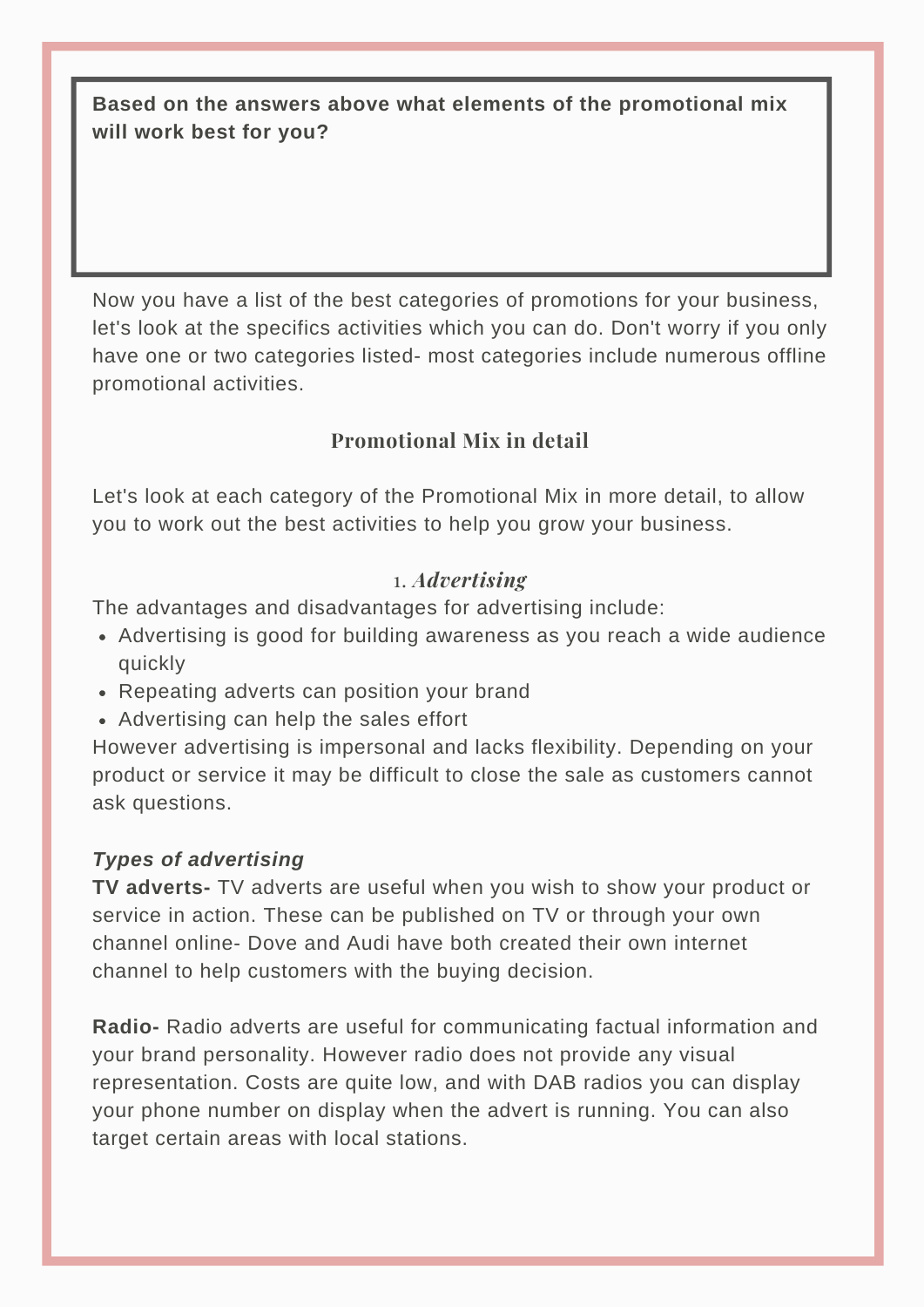**Newspaper or Magazine Adverts**- It is easy to present facts in press advertising, and customers can take time absorbing the information and revisit the information. You can also target your ideal customer based on their location and interests.

**Outdoor advertising**- This is a visual form of advertising and is useful as reminder advertising. You must ensure your message is clear and concisea rule used by many companies is to use no more than 7 words a poster, as you have an average of 6 seconds to get your message across to your customers.

**Cinema adverts-** Cinema adverts are great as you can utilise colour, sound, and movement in cinema advertising. You can also target large groups of people. It is worth remembering that typically the audience for cinema adverts is aged 15-25 although this does vary.

**Internet advertising***-* Through things such as pay per click advertising, listings in search engines, SEO and pop up ads you can reach a global audience at relatively little cost. You can link internet adverts with selling platforms and you can also track responses. You can also change adverts, and prices quickly. Internet adverts can also be used as two way communications through emails and chat bots.

However the internet is impersonal and it does require customers to visit the website. Customers may also find adverts obtrusive, and you may be subject to click fraud which provides false information.

Next week we will look at internet promotions in more detail.

**If Advertising is suitable for your business, which methods will you use?**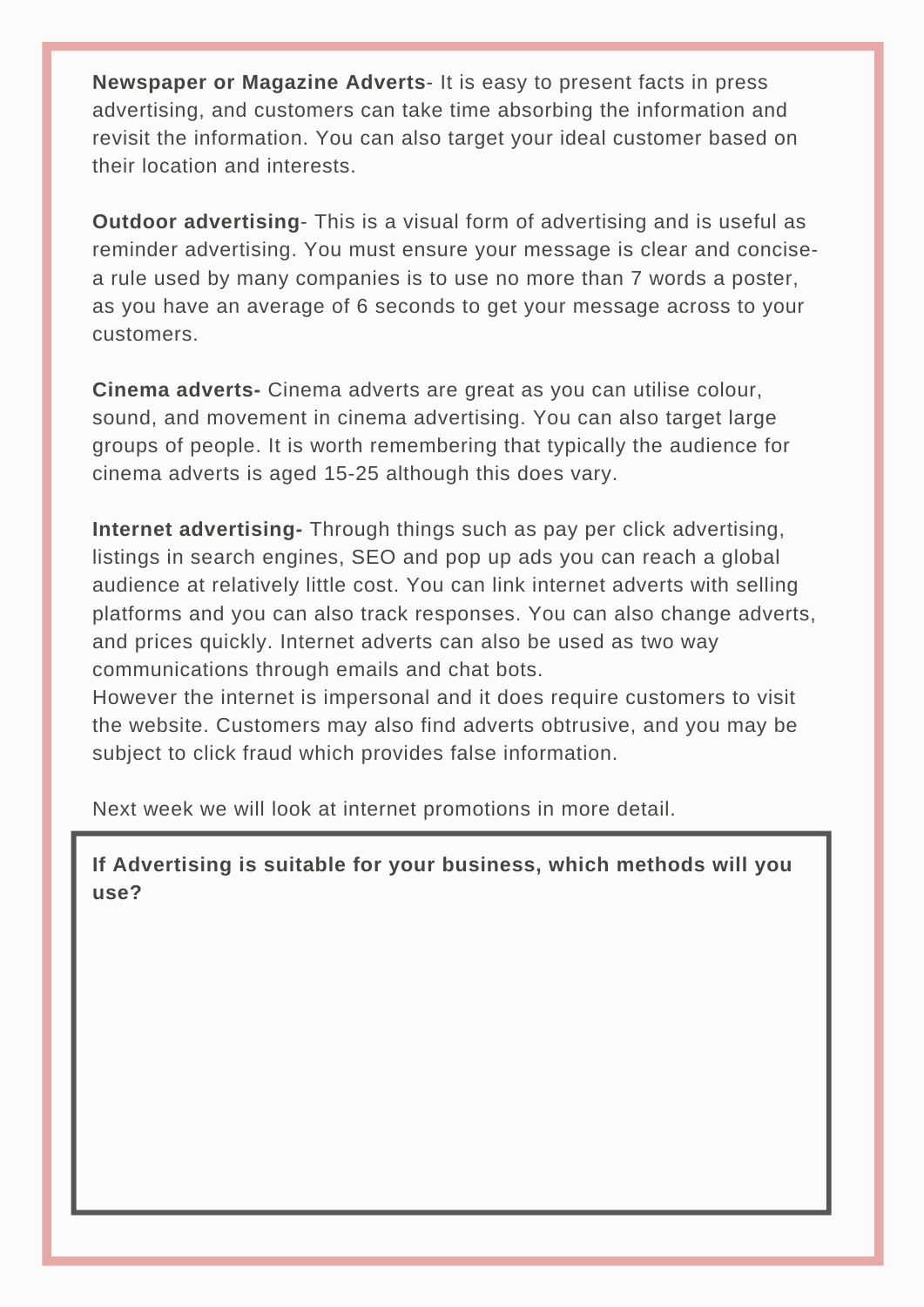## **2. Personal Selling**

This involves face to face contact with your customer. The advantages of personal selling include

- It allows for direct interaction with your customers
- You can tailor the presentation to your customers needs
- You can deal with any concerns your buyer has
- You can focus on the customers who are most likely to buy, and the ones who will spend the most - normally 80% of sales come from 20% of your customers.
- You must focus on the long term relationship

However you need to be a good salesperson or use good salespeople otherwise you can easily waste money without improving sales. It is worth remembering customers could avoid the buying selling negotiations. Personal selling also costs a lot- you have to consider travel costs, travel expenses. In business to business marketing the salesforce can take over 70% of the marketing budget

## *The role of a salesperson*

For years sales has had a bad reputation- seeming sleazy or icky. Owning a small business you may feel overwhelmed by the prospect of selling. Try to remember customer orientated selling is associated with

- asking questions
- providing product and service information, with evidence to support any claims
- acknowledging the customers point of view
- agreeing with customers perceptions
- releasing tension
- having a richer knowledge of your customers
- having confidence in you, your business and your products or services

## *The Sales Process*

There are 7 processes in the sales process, which we will look at now.

## 1. Preparation

This involves preparing to present your product or service, identifying potentially common objections and knowing everything about your product or service. At this time research competitors products, and ensure you are confident with what you are presenting.

You also need to work out what you want from the meeting. Be aware of the customers decision making process, they may not have the final choice and may have to consult with others. You may need to arrange a second visit.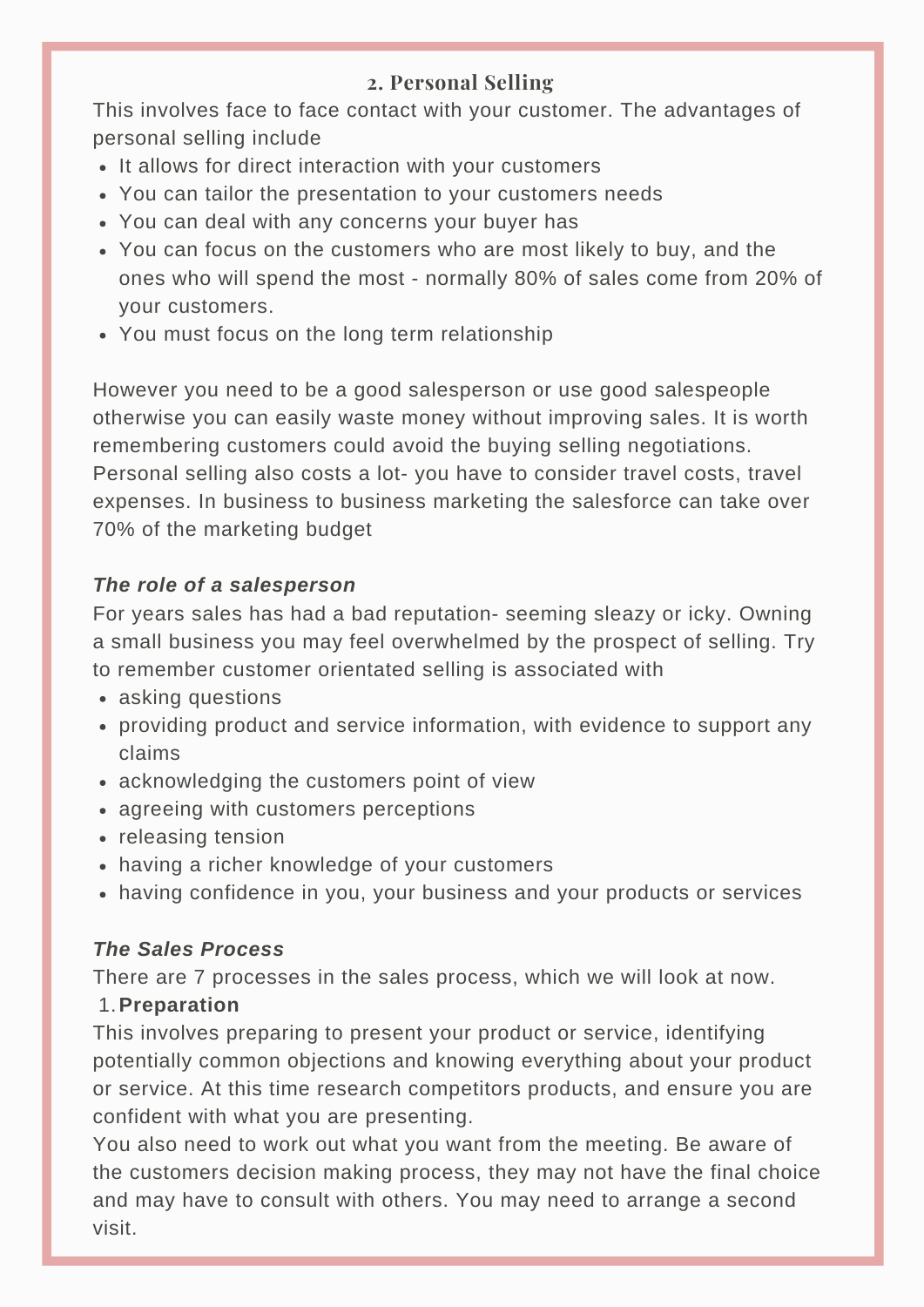## **2.The Opening**

You need to create a favourable first impression and you can do this by

- Being business like in behaviour and appearance
- Being friendly but not too familiar- you are not their best friend!
- Being attentive to detail
- Observing common courtesies, for example being asked to sit down
- Asking if it is convenient for the customers to see you
- Thanking the customer for their time- remember their time is precious too!

## **3. Identify Needs**

Identify the customers need at the start of the meeting, and then choose the product or service with the appropriate benefits.

## **4. Presentation and Demonstration**

After you have identified the customers needs, you need to tell the customer why they should choose your product or service over others. Tell them the benefits, not the features, of your product or service. You can also demonstrate the product or service at this point.

## **5. Dealing with objections**

Almost every sales person is faced with an objection. The key is to overcome both the substantive and emotional objection. One method for overcoming objections is:

1. Listen and do not interrupt the customer, as this will allow you to understand the problem and will make the customer feel valid.

2. Agree and counter. Listen and then put forward an alternative point of view. For example you may say, 'Yes X is cheaper, however my product or service is made of higher quality parts and has a 10 year guarantee'.

## **6. Closing the Sale**

It is almost always necessary to ask for the sale, and this can be the icky part. There are plenty of ways to close the sale depending on your product or service, some methods of closing the sale are listed on the next page.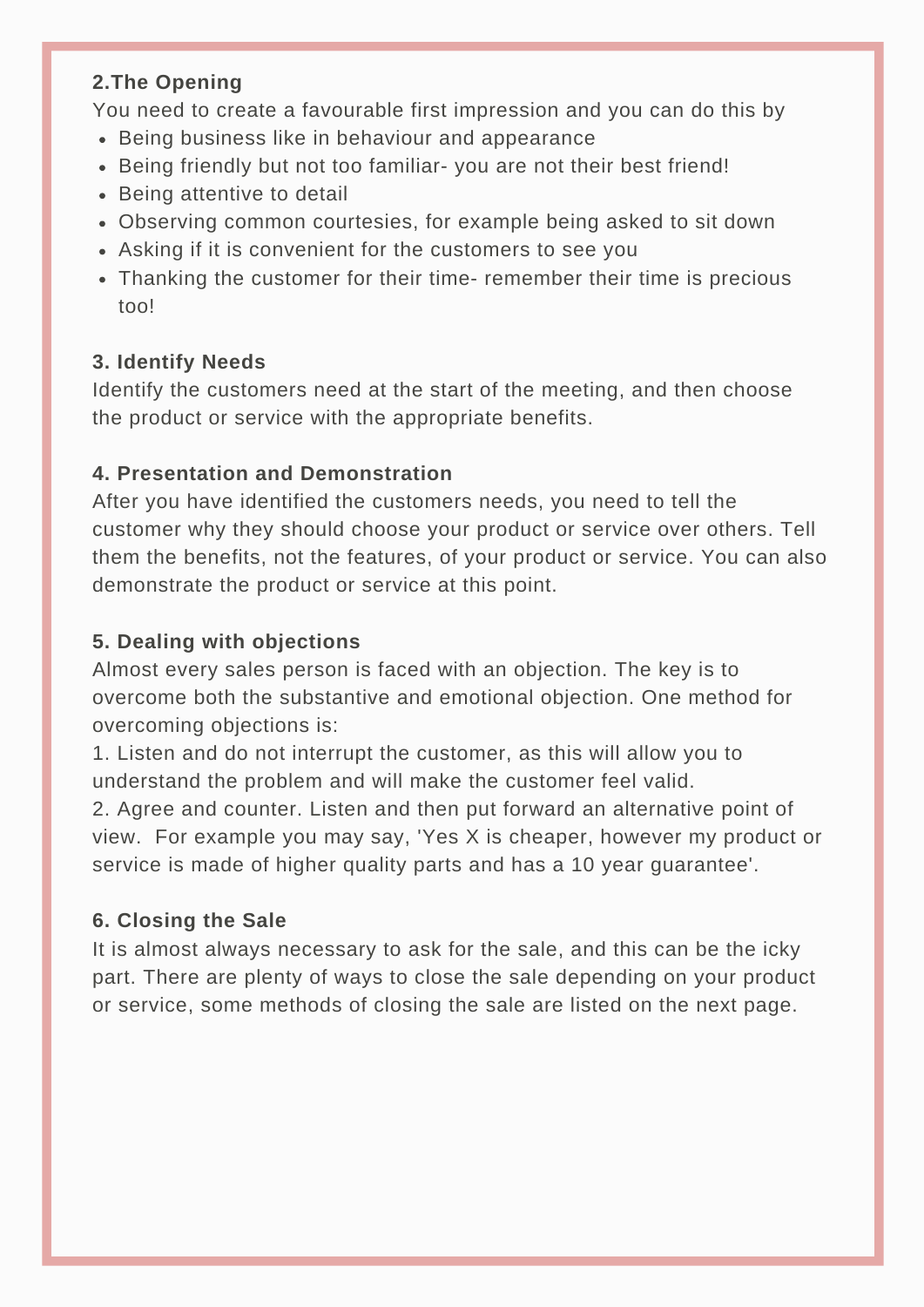- Asking 'Would you like one?'
- Summarising the main points and then ask for the order, for example ' We have agreed ....... meets your requirements of ...... Would you like to place an order?
- Giving the customer an offer ' I am able to offer you a 10% discount if you place the order now'
- Agree to an action- sometimes it is not appropriate to ask for the sale. The customer may need time to consider or speak with others involved in the buying process. In this circumstance you may ask the customer to take an action before your next meeting, or you may agree to do something before the next meeting. Actions can include giving more information, reading leaflets etc. The idea is to build a relationship between you and your customer.

#### **7. The follow-up**

You must always follow up with the customer after the sale. This will develop relationships which encourages your customers to come back to **you**. It also allows for any problems or feedback on your product or service.

#### **Would personal selling work for your business?**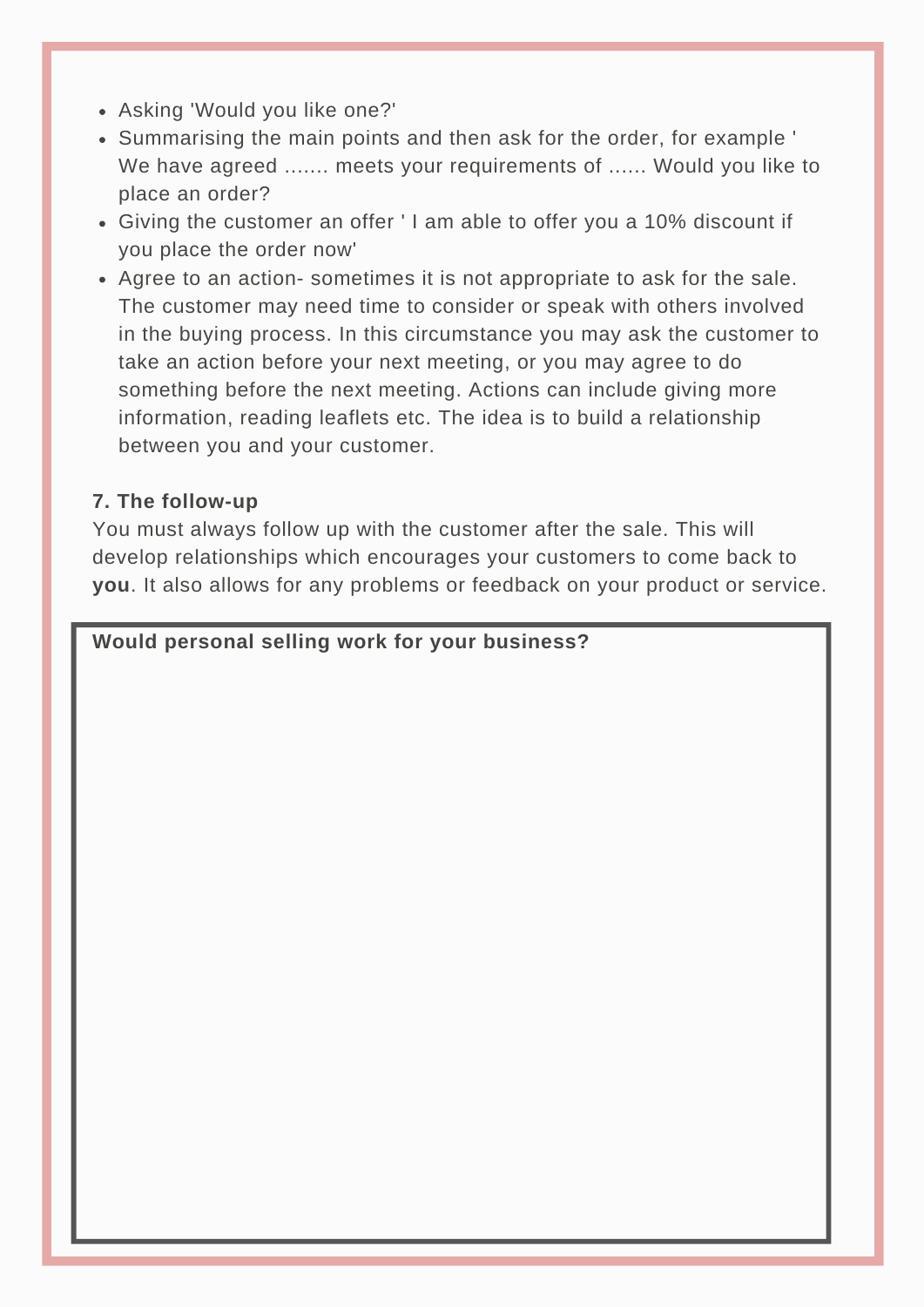## 3. *Direct Marketing.*

Direct marketing involves contacting a customer without an intermediary. Direct marketing is useful for developing relationships with customers, and it is cheaper to build loyalty than attract new customers. Through direct marketing you can also sell other products or services to the same customers, and you can target specific groups of people. Perfect if you are targeting customers in a small area. You can also target customers who want speed and convenience.

There are drawbacks to direct marketing:

- Direct marketing is limited by national boundaries
- Direct marketing is regulated

There are a number of things to remember with Direct Marketing:

- You need to build a database of customers which must be in line with Privacy Rules- in other words do not store credit card or payment details. You should only store anything you need to help the customers
- You can find out who is more likely to buy your product from any data which you collect.

Let's now consider the different activities within direct marketing:

**Direct Mail:** When you send post to the home address or business address of your potential customer. This is a relatively cheap method for promotion. However the response does depend on the quality of your contact list, and whether the details are up to date. You can also risk upset if the list is out of date and people have passed away, or if people have asked for no direct mail.

**Telemarketing:** This is when you use telecommunications to conduct marketing and sales activities. You can receive or make calls. If you wish to use this method there are various packages you can purchase to assist the process including Experians QAS.

The advantages of telemarketing include:

- Lower costs than personal selling
- It allows for two way communication
- You can use telemarketing for: direct sales, supporting the salesperson, screening potential customers and building your marketing database. However your customers may be annoyed with too long phone calls or nuisance calls. It is also easier for customers to say no over the phone and it is more expensive than direct mail, media advertising and the internet.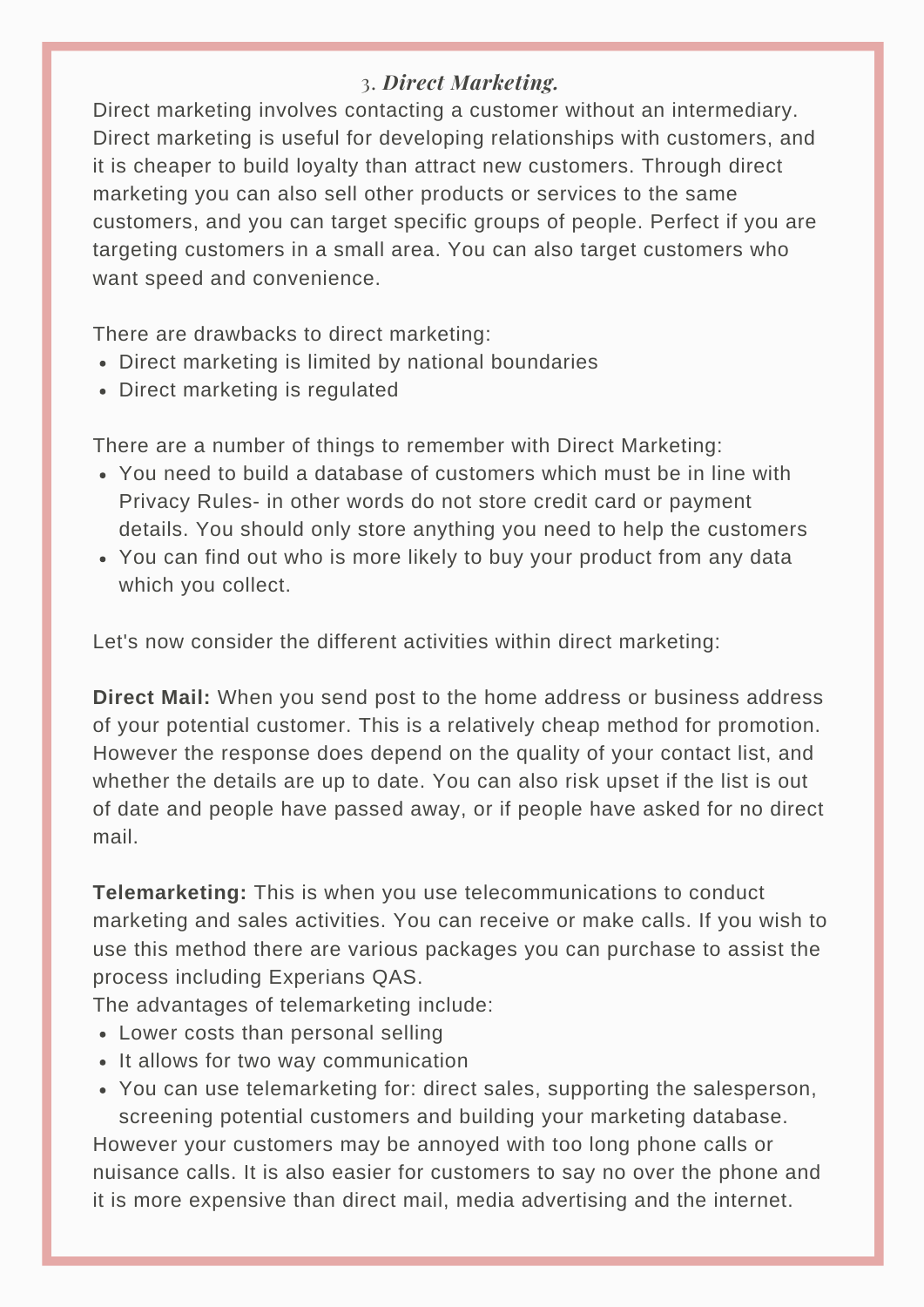**Direct Response Advertising:** When you use prime media such as TV adverts, newspapers and magazine adverts to get a direct response such as enquiry, an order or to request a visit. This can be done by displaying a free phone number, email address or web link.

An advantage of this method is that you will get direct responses however it is a one way communication that can be costly.

**Catalogue Marketing:** Using catalogues to increase sales can seem quite an old fashioned method at first. However look through your mail and you will see many catalogues are still delivered to your door. You will probably be surprised by how many arrive on your doorstep.

Catalogue marketing is still used because catalogues can assist with purchases online. You can also use catalogues to get actual sales. Catalogues can be sent via email, in the post or left in places customers will visit.

Catalogue marketing is useful when your ideal customer is busy, affluent and values choosing products at home, or if your customers live in isolated areas. You can also provide a lot of information in catalogues and this is great for business to business products.

However catalogues are expensive to produce and goods cannot be tried before purchase.

**Would Direct Marketing be suitable for your business? If so which activities would be best?**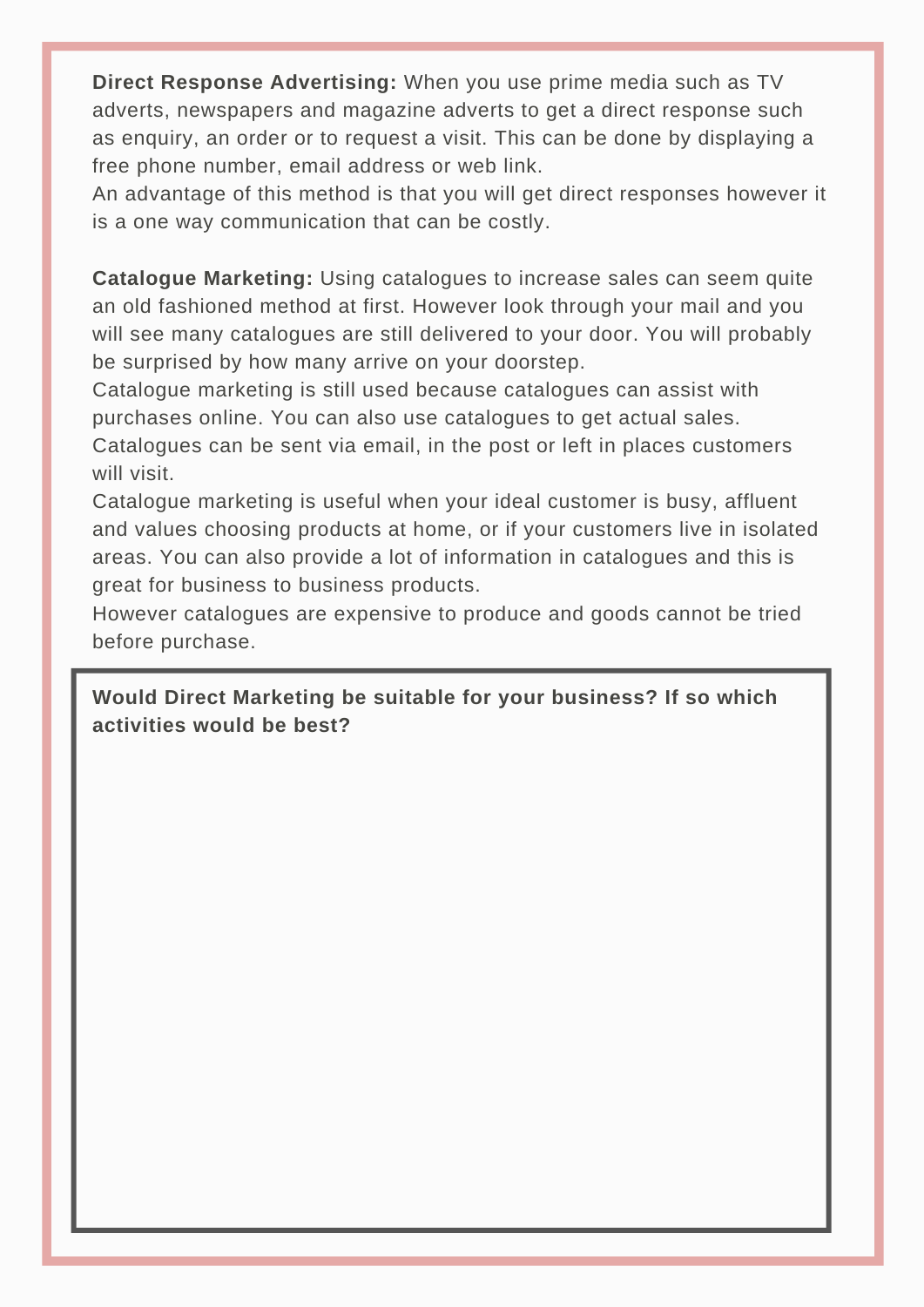## 4. *Sales Promotions*

These are incentives which are designed to increase or stimulate sales. There is a lot of money spent on sales promotions because:

- More purchases are made in impulse
- The cost of advertising is increasing
- Product lifecycles are getting shorter
- Competitors may offer sales promotions encouraging you to do so as well
- It is easier to measure results.

Sales promotions are normally used to provide a quick sharp shock to sales, as a short term method. There are no guaranteed long term results. Normally sales promotions will attract more current customers than long term customers.

The main types of sales promotions activities are:

- Money off
- Bonus packs
- Price promotions
- Loyalty Cards
- Free Samples
- Coupons
- Price Discounts
- Promotional price support
- Competitions
- Allowances
- In store display and promotional support
- Free goods

Some of the results you can expect from sales promotions include:

- Fast sales boosts
- Encouraging trials or repeat purchases
- Stimulating the purchase of larger packs
- Gaining distribution

You can evaluate the success of sales promotions by pretesting research including: testing offers before they are launched via group discussion; testing an offer in a certain area; or comparing two promotional offers to see the best results.

After the promotion has ended you must also measure the sales compared to before and after the promotions.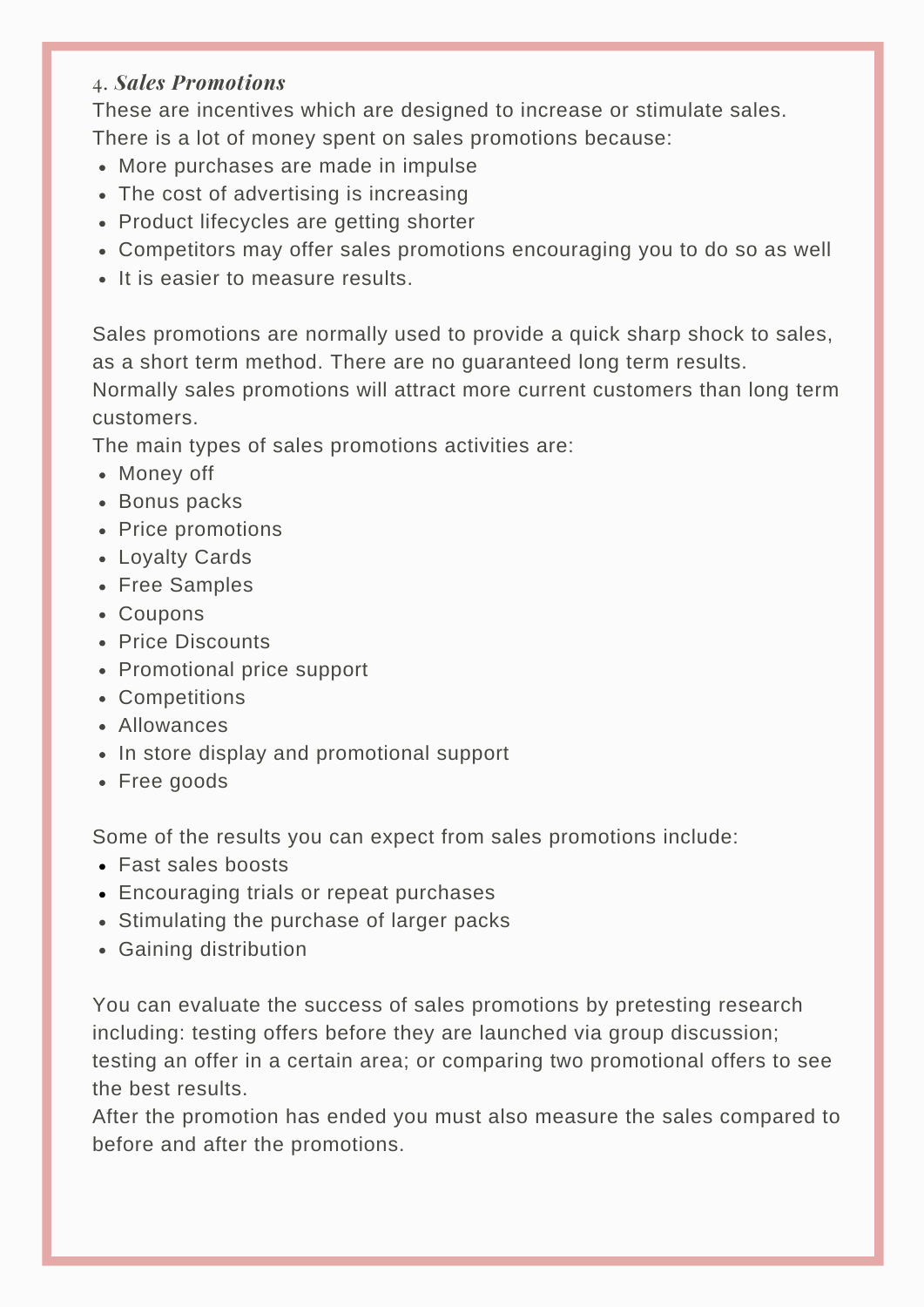**Would sales promotions work for your product or service? Which sales promotions will you choose.**

## 5. *Public Relations*

This is when you get coverage from the a third party for your brand or products or services, without paying for an advertisement. There are a number of advantages to Public Relations including:

- Creating prestige and a positive reputation which can help increase sales
- Sales are also helped by customers seeing unobtrusive things in the press, TV and radio
- Customers will feel they are treated well and they will get the right information
- Misconceptions and false information can be rectified
- When customers read articles by independent third parties they are more likely to trust the source

## **Publicity**

Publicity is one form of public relations promotions and publicity is when you receive free media coverage. Publicity can be obtained through developing relationships with the press and issuing press releases. Publicity can be symmetrical- when communications are 2 way, or asymmetrical- when communications are one way.

Publicity is great for building credibility however you must be aware:

- You have no control of the timing
- You may loose control of how the content is used
- There is no guarantee the information will be published
- You need to make sure the publicity is combined with other promotional activities

**List the places where you could get free publicity that your customers or target market will see. For example specific TV shows, newspapers or magazines.**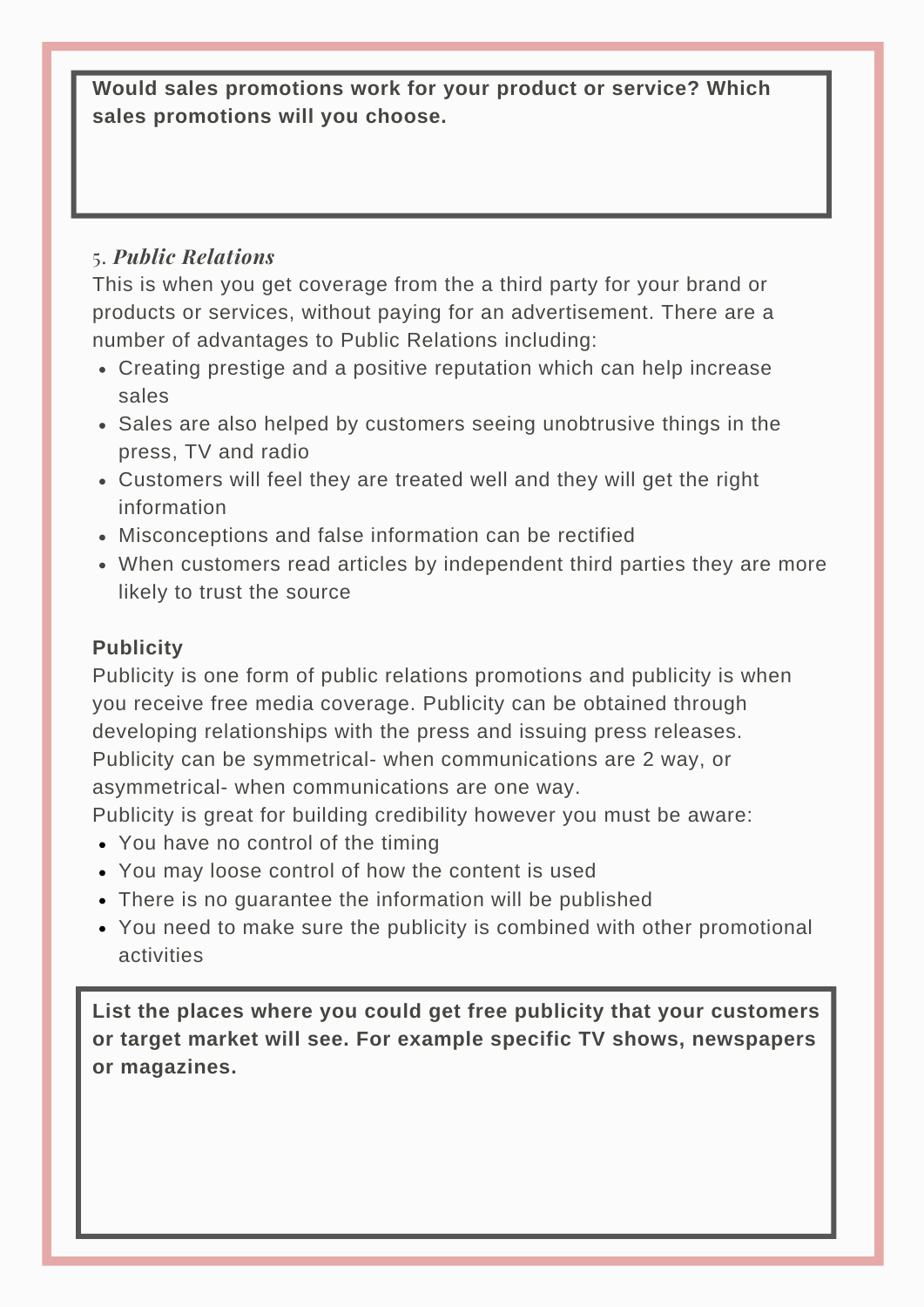## **Sponsorship**

This is when you commit money or resources to an individual, event or organisation to gain promotions. A popular example is sponsoring a sport event or team.

Sponsorship can:

- Help you gain publicity.
- Create entertainment opportunities for your customer if you sponsor an event or sports team, and you invite your customers to the event or to watch the sport.
- Create a positive brand image- you could sponsor a local event to show you care about a certain location, or you could sponsor a local charity or school to foster community relationships.
- You become associated with the thing you sponsor.

When sponsoring you must be clear on your aims, if you want more sales worldwide sponsoring a local flower will not help. You must also consider:

- What do you want to achieve?
- Who are you trying to reach? Is it your target market?
- What are the risks?
- What are the results if sponsorship has occurred in the past?
- Is it value for money?

Don't forget if you sponsor something you can provide promotional materials such as personalised pencils, mugs or notebooks for potential customers to take away with them.

**List any events or groups you could sponsor which would interest your target market.**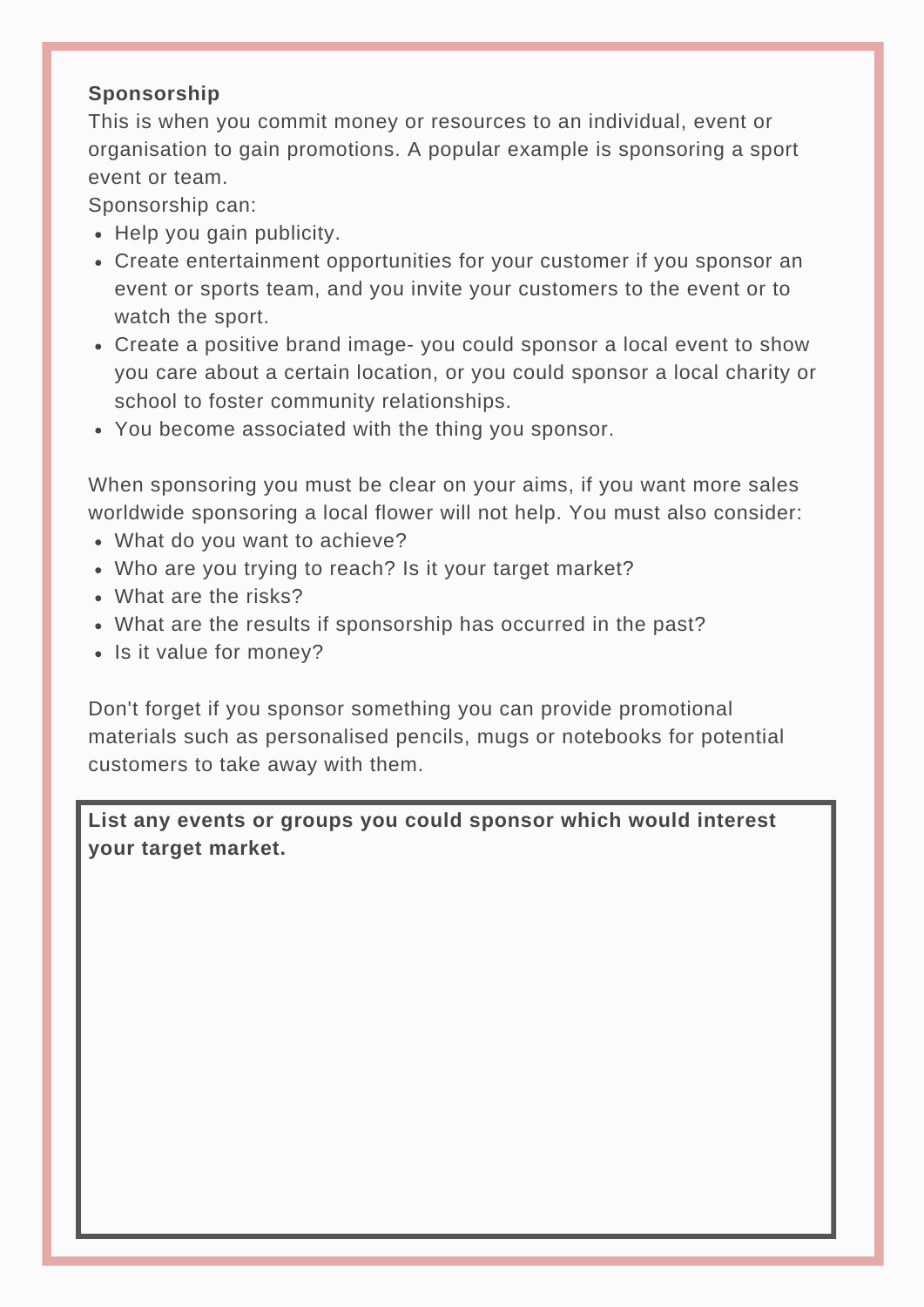#### **Exhibitions**

Exhibitions can be categorised with public relations, or as a separate promotional category. Exhibitions are when buyers, sellers, and competitors all come together in a commercial setting.

Although there are lots of opinions on exhibitions, they are useful if you sell to a business, or your products are of a high value. There is evidence in this circumstance they are almost as successful at increasing sales as personal selling.

Exhibitions can:

- allow you to reach an audience directly
- create a awareness and develop relationships with customers
- strengthen relationship with customers
- demonstrate your product or service
- gather information on competitors
- introduce new products or services
- recruit dealers
- deal with any problems
- generate a mailing list
- make sales

Points to note for Exhibitions

- Ensure that you set clear and measurable objectives before the exhibition
- Plan for an exhibition in advance
- Exhibit a wide range of products
- Always have someone in attendance- you never know when customers may appear!
- Ensure staff are well informed
- Provide informational literature
- Have seating on the stand
- Provide refreshments
- Collect leads
- Follow up on all leads

After the exhibition you must evaluate the exhibition and you can do this by working out: how many visitors you had; how many leads you had; the cost; the number and value of orders; how much competitor knowledge you gained; how much interest you had; and the promotion of brand values. There is an exhibition planner on the next page to assist you, if you plan on attending any exhibitions.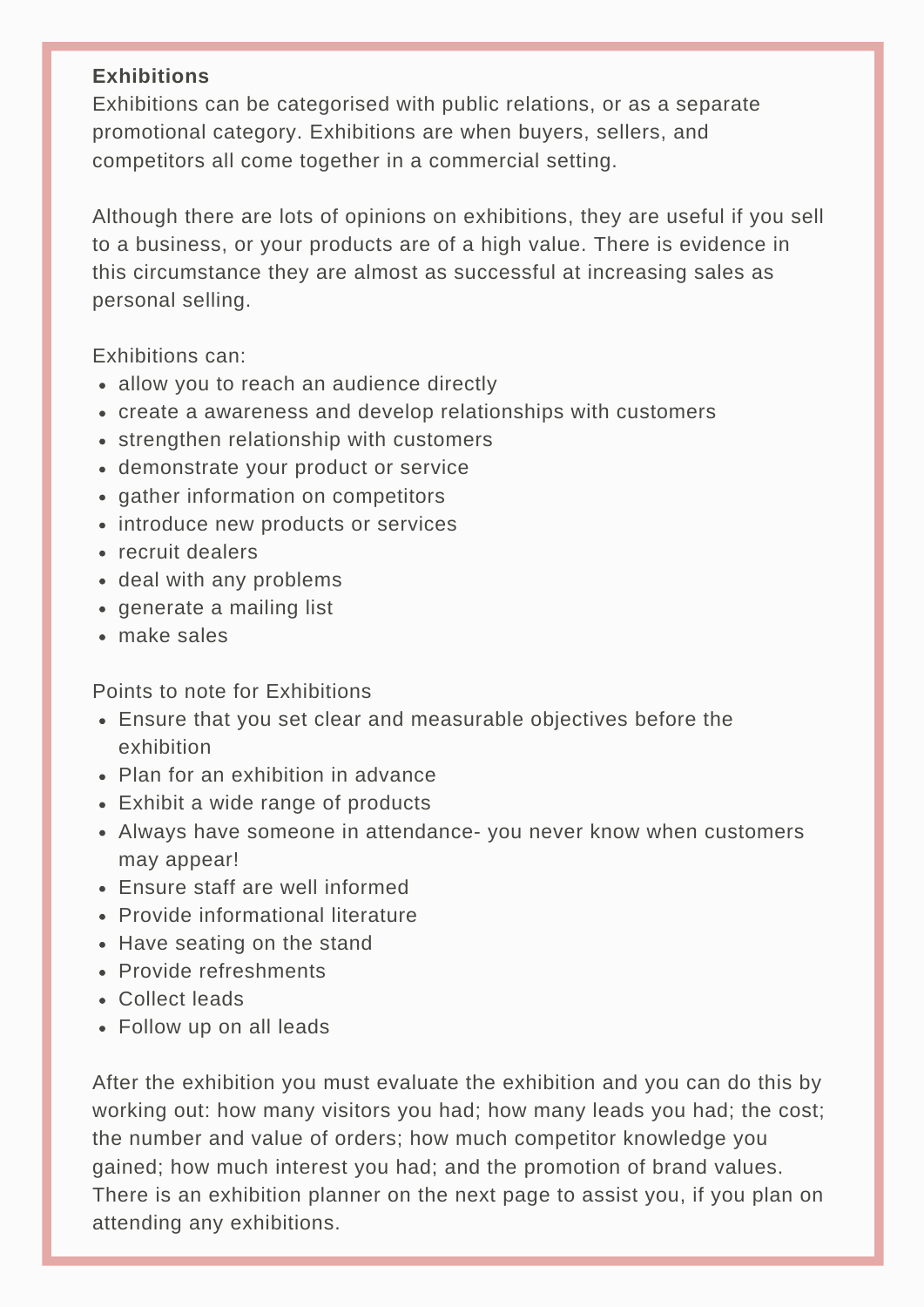## 1. Have a wide range of products Make sure there is someone always on the stand 2. 3. Make sure everyone knows about the products and services 4. Have informational literature available 5. Have a seating area Exhibition Planner Exhibition Name **Place** Time Date **Date** Things to remember

6. Provide refreshments

What are your Exhibition Objectives?

Was the Exhibition Successful?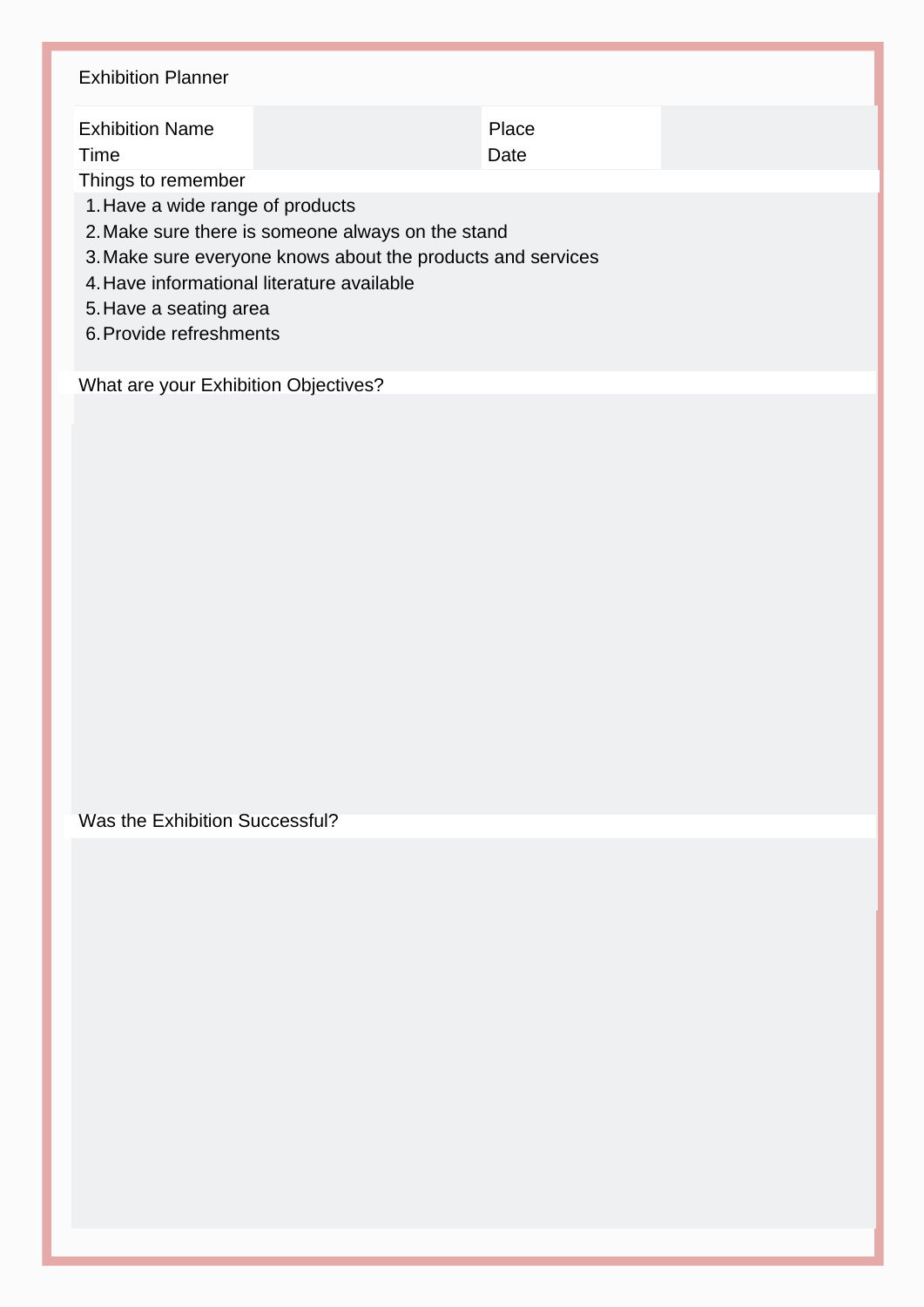**Would exhibitions work as a promotional activity for you? If so list any exhibitions you could attend.**

Now that we have considered all of the offline promotional categories in the Promotional Mix, we need to identify the best activities to promote your business. Next week we will then look at online promotional activities and your marketing message before we craft your promotional strategy.

To identify the best offline activities, use the following page and score each of the promotional activities we have looked at out of 10. Score the activities least suitable as 1, and those most suitable as 10.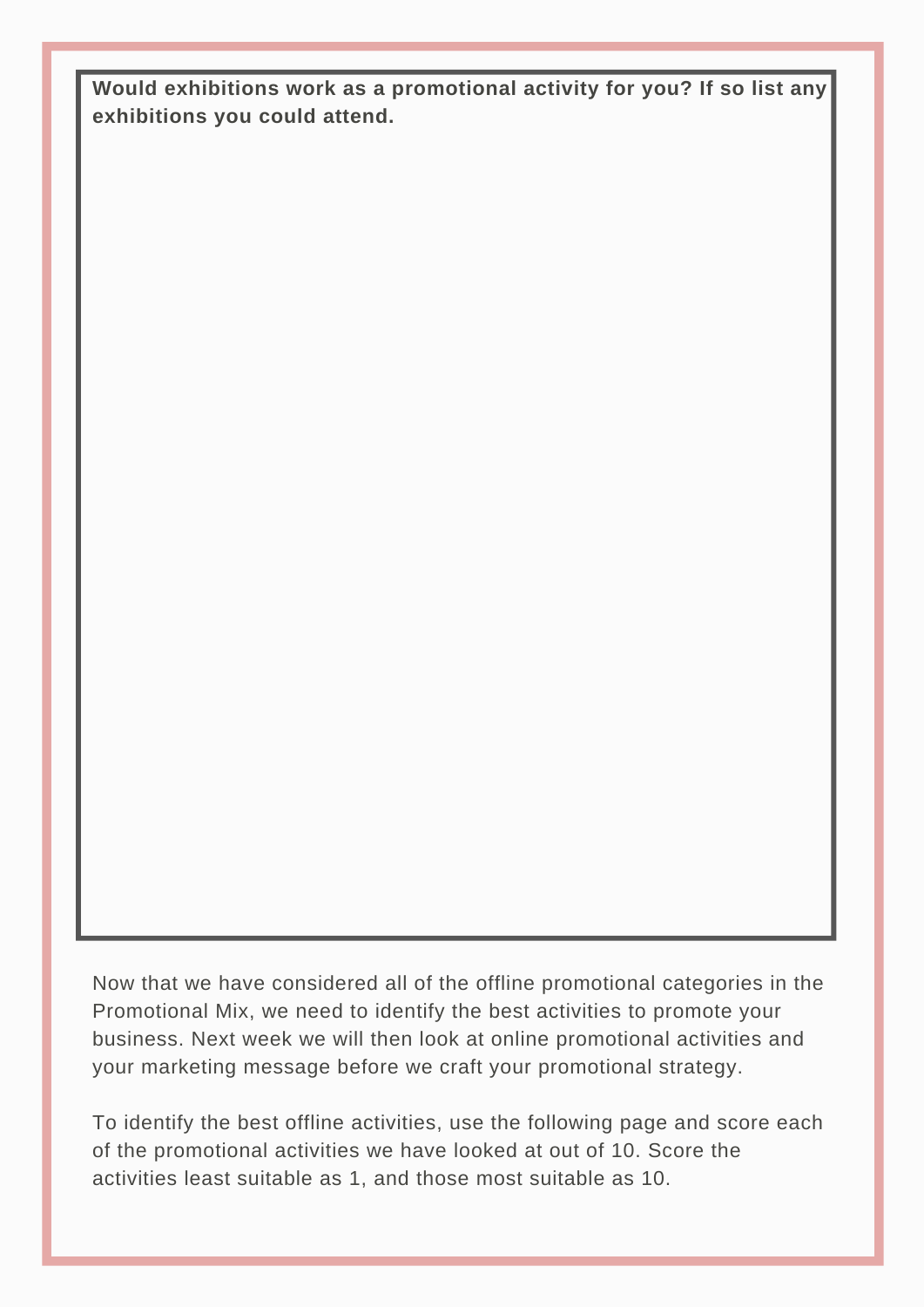| <b>Promotional Method</b>                                         | <b>Score</b> |
|-------------------------------------------------------------------|--------------|
| <b>Advertising</b><br><b>TV Ads</b>                               |              |
| Radio                                                             |              |
| Newspaper Ads                                                     |              |
| <b>Magazine Ads</b>                                               |              |
| <b>Outdoor ADS</b><br>Cineman Ads                                 |              |
| <b>Internet Ads</b>                                               |              |
|                                                                   |              |
| <b>Personal Selling</b>                                           |              |
| <b>Personal Selling</b>                                           |              |
| <b>Direct Marketing</b>                                           |              |
| <b>Direct Mail</b>                                                |              |
| Telemarketing                                                     |              |
| <b>Direct Response Marketing</b>                                  |              |
| <b>Catalogue Marketing</b>                                        |              |
| <b>Sales Promotions</b>                                           |              |
| Money off                                                         |              |
| <b>Bonus packs</b>                                                |              |
| Price promotions                                                  |              |
| <b>Loyalty Cards</b><br><b>Free Samples</b>                       |              |
| Premiums                                                          |              |
| Coupons                                                           |              |
| <b>Price Discounts</b>                                            |              |
| Promotional price support                                         |              |
| Competitions                                                      |              |
| In store display and promotional support<br>Free goods            |              |
|                                                                   |              |
| <b>Public Relations</b>                                           |              |
| Publicity- news releases,                                         |              |
| news conferences, interviews,                                     |              |
| feature articles, photo-calls and public speaking.<br>Sponsorship |              |
| <b>Exhibitions</b>                                                |              |
| List the top scoring methods below:                               |              |